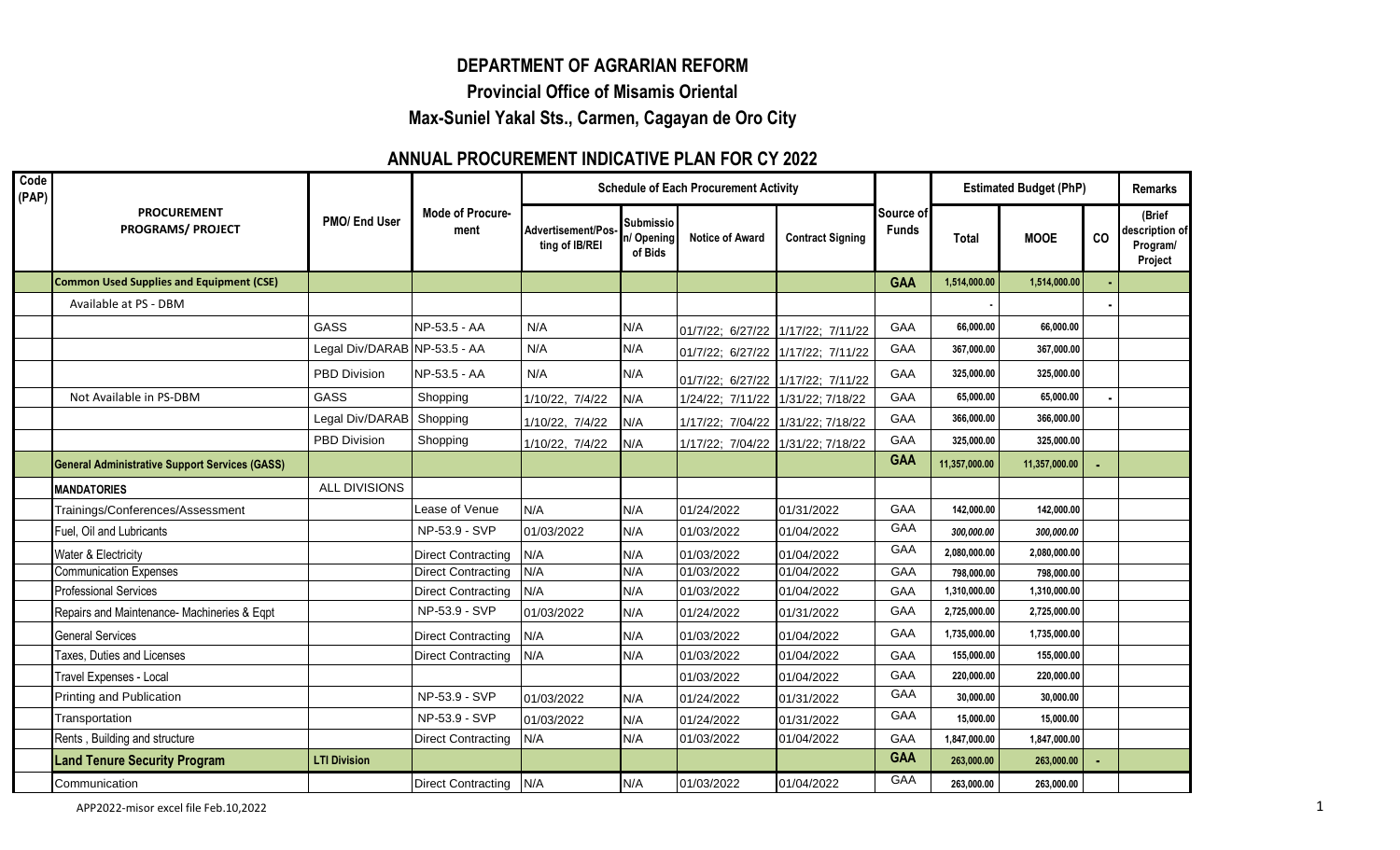| Code<br>(PAP) | <b>PROCUREMENT</b><br><b>PROGRAMS/ PROJECT</b>                           | PMO/ End User                | <b>Mode of Procure-</b><br>ment | <b>Schedule of Each Procurement Activity</b> |                                           |                        |                         |                           | <b>Estimated Budget (PhP)</b> |               |    | <b>Remarks</b>                                  |  |
|---------------|--------------------------------------------------------------------------|------------------------------|---------------------------------|----------------------------------------------|-------------------------------------------|------------------------|-------------------------|---------------------------|-------------------------------|---------------|----|-------------------------------------------------|--|
|               |                                                                          |                              |                                 | Advertisement/Pos-<br>ting of IB/REI         | <b>Submissio</b><br>n/ Opening<br>of Bids | <b>Notice of Award</b> | <b>Contract Signing</b> | Source of<br><b>Funds</b> | <b>Total</b>                  | <b>MOOE</b>   | CO | (Brief<br>description of<br>Program/<br>Project |  |
|               |                                                                          |                              |                                 |                                              |                                           |                        |                         |                           |                               |               |    |                                                 |  |
|               | <b>Agrarian Justice Delivery</b>                                         | <b>Legal &amp; DARAB Div</b> |                                 |                                              |                                           |                        |                         | <b>GAA</b>                | 3,564,000.00                  | 3,564,000.00  |    |                                                 |  |
|               | Trainings/Conferences/Assessment                                         |                              | Lease of Venue                  | N/A                                          | N/A                                       | 01/24/2022             | 01/31/2022              | GAA                       | 648,000.00                    | 648.000.00    |    |                                                 |  |
|               | Fuel, Oil and Lubricants                                                 |                              | NP-53.9 - SVP                   | 01/03/2022                                   | N/A                                       | 01/03/2022             | 01/04/2022              | GAA                       | 80,000.00                     | 80,000.00     |    |                                                 |  |
|               | <b>Professional Services</b>                                             |                              | <b>Direct Contracting</b>       | N/A                                          | N/A                                       | 01/03/2022             | 01/04/2022              | GAA                       | 1,866,000.00                  | 1,866,000.00  |    |                                                 |  |
|               | Printing and Publication                                                 |                              | NP-53.9 - SVP                   | 01/03/2022                                   | N/A                                       | 01/24/2022             | 01/31/2022              | GAA                       | 20,000.00                     | 20,000.00     |    |                                                 |  |
|               | Communication                                                            |                              | <b>Direct Contracting</b>       | N/A                                          | N/A                                       | 01/03/2022             | 01/04/2022              | GAA                       | 320,000.00                    | 320,000.00    |    |                                                 |  |
|               | Transportation                                                           |                              | NP-53.9 - SVP                   | 01/03/2022                                   | N/A                                       | 01/24/2022             | 01/31/2022              | GAA                       | 60,000.00                     | 60,000.00     |    |                                                 |  |
|               | Travel Expenses - Local                                                  |                              |                                 |                                              |                                           |                        |                         |                           | 570,000.00                    | 570,000.00    |    |                                                 |  |
|               |                                                                          |                              |                                 |                                              |                                           |                        |                         |                           |                               |               |    |                                                 |  |
|               | <b>Agrarian Beneficiaries Dev't and</b><br><b>Sustainability Program</b> | <b>PBD Division</b>          |                                 |                                              |                                           |                        |                         | <b>GAA</b>                | 10,771,000.00                 | 10,771,000.00 |    |                                                 |  |
|               |                                                                          |                              |                                 |                                              |                                           |                        |                         |                           |                               |               |    |                                                 |  |
|               | Trainings/Conferences/Assessment                                         |                              | Lease of Venue                  | N/A                                          | N/A                                       | 01/24/2022             | 01/31/2022              | GAA                       | 4,295,000.00                  | 4,295,000.00  |    |                                                 |  |
|               | Fuel, Oil and Lubricants                                                 |                              | NP-53.9 - SVP                   | 01/03/2022                                   | N/A                                       | 01/03/2022             | 01/04/2022              | GAA                       | 195,000.00                    | 195,000.00    |    |                                                 |  |
|               | <b>Professional Services</b>                                             |                              | <b>Direct Contracting</b>       | N/A                                          | N/A                                       | 01/03/2022             | 01/04/2022              | GAA                       | 370,000.00                    | 370,000.00    |    |                                                 |  |
|               | Repairs and Maintenance (Machinery & Eqpt)                               |                              | NP-53.9 - SVP                   | 01/03/2022                                   | N/A                                       | 01/24/2022             | 01/31/2022              | GAA                       | 10,000.00                     | 10,000.00     |    |                                                 |  |
|               | Subsidies                                                                |                              | NP-53.9 - SVP                   | N/A                                          | N/A                                       | 03/06/2019             | 03/15/2019              | GAA                       | 4,730,000.00                  | 4,730,000.00  |    |                                                 |  |
|               | Printing and Publication                                                 |                              | NP-53.9 - SVP                   | 01/03/2022                                   | N/A                                       | 01/24/2022             | 01/31/2022              | GAA                       | 5,000.00                      | 5,000.00      |    |                                                 |  |
|               | <b>Transportation and Delivery</b>                                       |                              | NP-53.9 - SVP                   | 01/03/2022                                   | N/A                                       | 01/24/2022             | 01/31/2022              | GAA                       | 5,000.00                      | 5,000.00      |    |                                                 |  |
|               | Travel Expenses - Local                                                  |                              |                                 |                                              |                                           |                        |                         |                           | 1,101,000.00                  | 1,101,000.00  |    |                                                 |  |
|               | Communication                                                            |                              | <b>Direct Contracting</b>       | N/A                                          | N/A                                       | 01/03/2022             | 01/04/2022              | GAA                       | 60,000.00                     | 60,000.00     |    |                                                 |  |
|               |                                                                          |                              |                                 |                                              |                                           |                        |                         |                           |                               |               |    |                                                 |  |
|               | <b>GRAND TOTAL</b>                                                       |                              |                                 |                                              |                                           |                        |                         | <b>GAA</b>                | 27,469,000.00                 | 27,469,000.00 |    |                                                 |  |
|               |                                                                          |                              |                                 |                                              |                                           |                        |                         |                           |                               |               |    |                                                 |  |